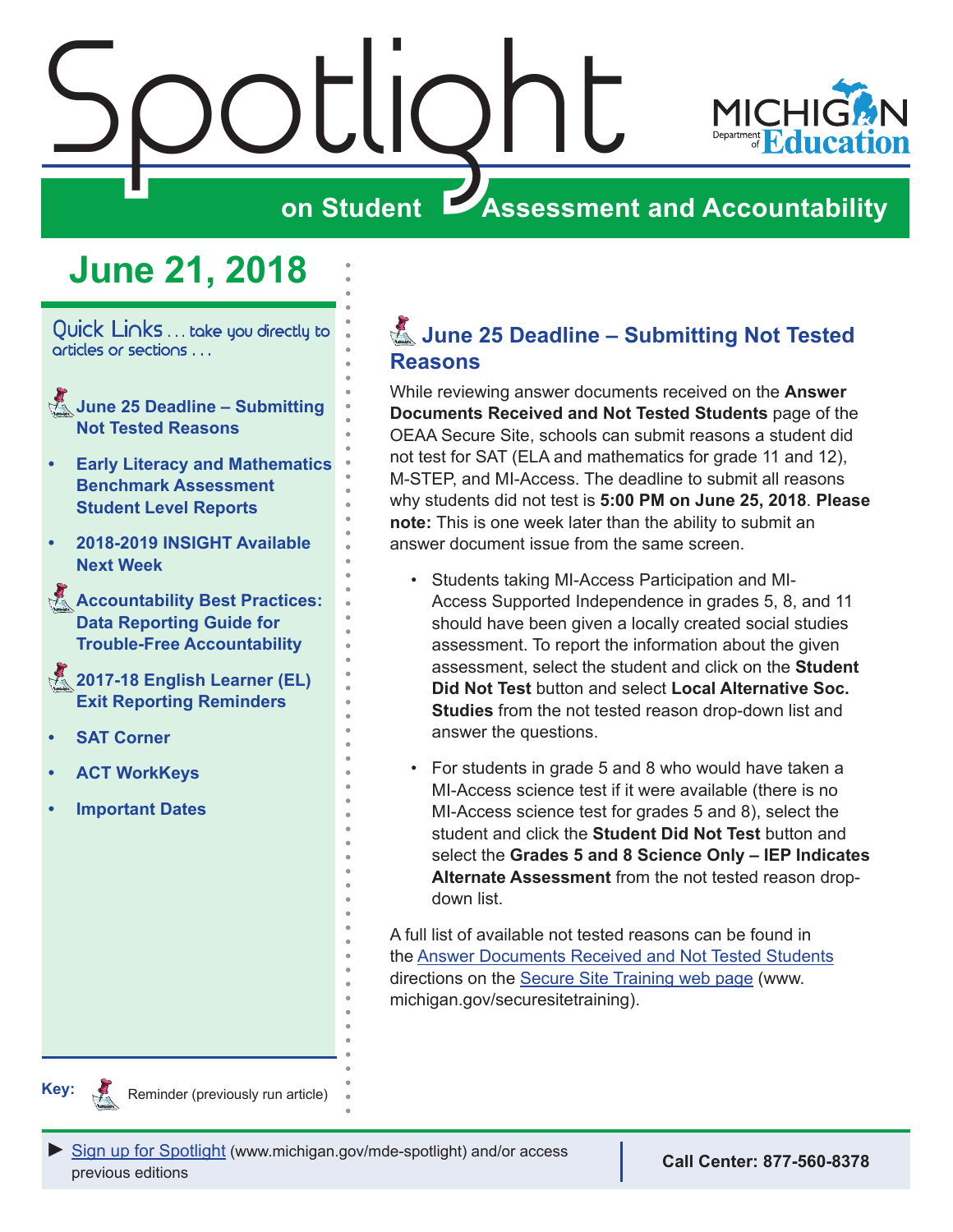# <span id="page-1-0"></span>**on Student Assessment and Accountability** Spotlight

### **Early Literacy and Mathematics Benchmark Assessment Student Level Reports**

A reminder that Early Literacy and Mathematics student-level reports for the Spring 2018 administration continue to be available in the Dynamic Reporting System through the Secure Site. To view your school or district reports, go to the [Secure Site](http://www.michigan.gov/oeaa-secure) (www. michigan.gov/baa-secure) and select **Reports**, then **Dynamic Score Reports** in the drop-down menu. A new window will open to Dynamic Score Reports. Select the Test Cycle, District, and School.

The Domain Analysis Report and the Student Roster report have associated downloadable CSV files. Users will have the ability to download the data for the reports that have been generated in a CSV format. The formats of these files can be found by selecting the CSV File Format from the Action menu. Any filters applied by the user will also be applied to data in the CSV file.

The Student Data Files will be available after the demographic information has been updated near the end of June 2018.

| <b>Early Literacy and Mathematics Student Level Reports</b> |                                                                                                                                                                                                                                                                                                                                                                            |                        |
|-------------------------------------------------------------|----------------------------------------------------------------------------------------------------------------------------------------------------------------------------------------------------------------------------------------------------------------------------------------------------------------------------------------------------------------------------|------------------------|
| <b>Student Roster Report</b>                                | Separated by content area, the student roster<br>provides a list of students by Points Earned out of<br>Points Possible (Max Points) by grade, content,<br>domains, and categories.                                                                                                                                                                                        | CSV download available |
| Domain Analysis Report                                      | Separated by content area, the domain report<br>provides a list of selected students divided into three<br>groups based on the number of Points Earned in<br>each domain and content area for the spring test. An<br>additional student list is displayed from the fall test<br>for students who also tested in fall.                                                      | CSV download available |
| <b>Individual Student Report</b>                            | Separated by content area, the ISR provides<br>detailed information on individual students in the<br>Content Summary section, which displays Points<br>Earned out of Points Possible for each domain in a<br>content area. It also provides Content Details, which<br>displays Points Earned out of Points Possible for<br>each assessment category within a content area. |                        |

#### **Student level reports available include:**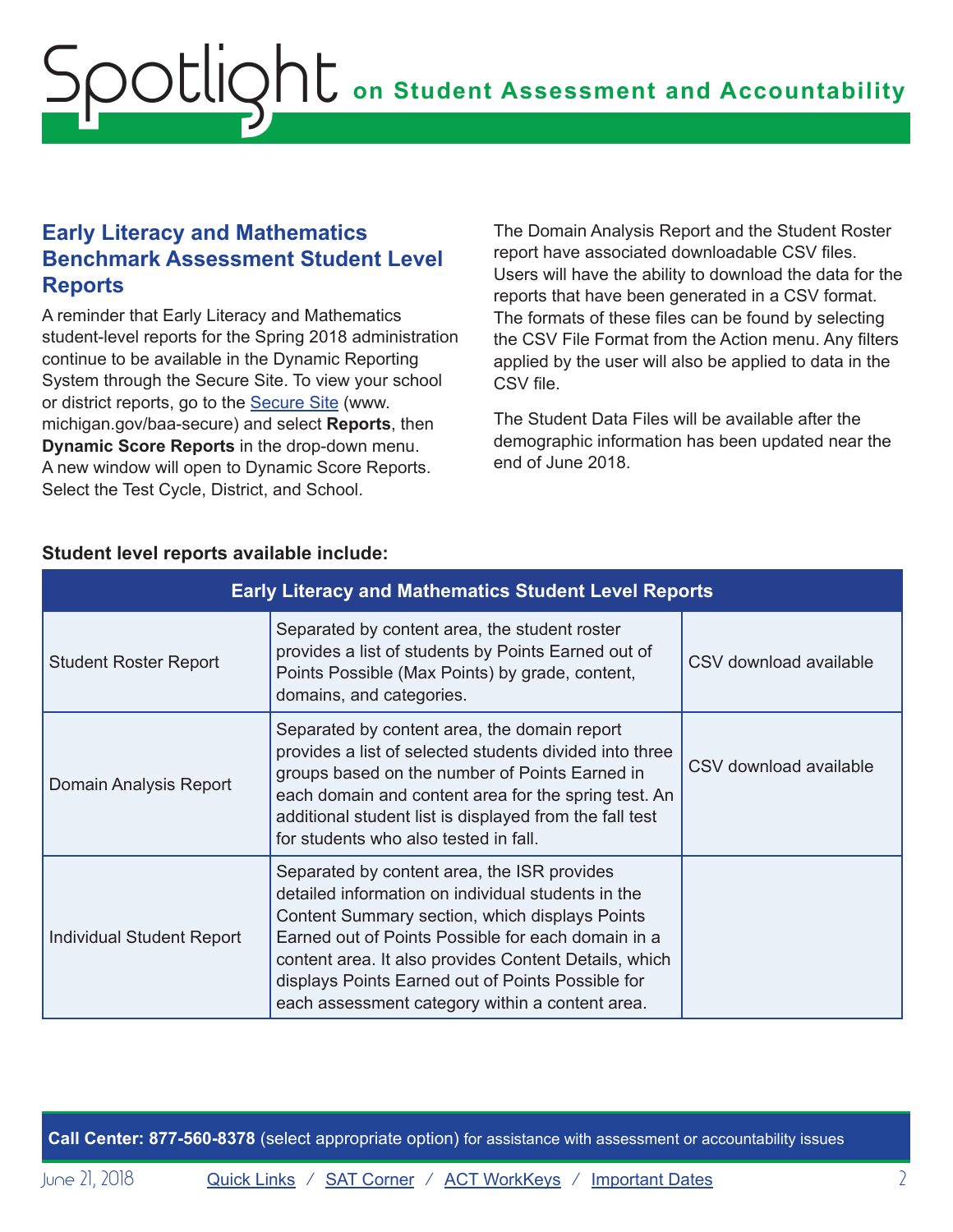### <span id="page-2-0"></span>**2018-2019 INSIGHT Available Next Week**

DRC's INSIGHT testing application will be updated to version 9.0 for 2018-2019 testing. The new version will be posted to eDIRECT and application stores late on Thursday, June 28, 2018. Schools that update or reimage student computers over the summer will want this new version.

Instructions for INSIGHT installation are in Volume IV of the [Technology User Guide](https://mi.drcedirect.com/Documents/Unsecure/Doc.aspx?id=94140c4d-7ed3-4bc7-9a7c-a010a054641f) on [eDIRECT](https://mi.drcedirect.com) (www. mi.drcedirect.com). When creating a configuration file, it is usually better to use the **Create Deployment Configuration** button on the **Deployment** tab of the Device Toolkit, rather than copying an existing, installed .json file. If you re-use an existing file, you may be copying the same device ID onto every testing computer. That will not stop you from testing, but troubleshooting is harder if one computer has a problem and every computer has the same device ID.

If INSIGHT is not updated, it will try to update itself the next time a student opens it to test. This could create testing delays, and your network protections may block students from installing updates themselves.

## **Accountability Best Practices: Data Reporting Guide for Trouble-Free Accountability**

A new document, [Accountability Best Practices: Data](https://www.michigan.gov/documents/mde/Accountability_Best_Practices_625027_7.pdf)  [Reporting Guide for Trouble-Free Accountability](https://www.michigan.gov/documents/mde/Accountability_Best_Practices_625027_7.pdf) has been posted to th[e Accountability web page](http://www.mi.gov/mde-accountability) (www. mi.gov/mde-accountability) under the Resources for Educators section. *(Continued on next page)*

This document is designed to help districts and schools understand how data submitted in multiple state systems (Michigan Student Data System [MSDS], Registry of Education Personnel [REP], etc.) impact accountability calculations (School Index and Parent Dashboard). It can be used to help district and school pupil accountants and assessment coordinators understand how, and from where, their student data is used for accountability purposes, with a focus on accurate reporting of:

- student demographics
- enrollment/exit dates
- instructional entity/program
- course Information
- staffing Information

# **A** 2017-18 English Learner (EL) Exit **Reporting Reminders**

With Spring 2018 WIDA ACCESS 2.0 results now available in the OEAA Secure Site, districts have the latest data needed to determine if a student is eligible for EL exit based on the criteria given in the [EL Entrance and Exit Protocol](https://www.michigan.gov/documents/mde/Entrance_and_Exit_Protocol_updated_May_2016_550634_7.pdf) available on the [Title III](http://www.mi.gov/mde-titleiii)  [web page](http://www.mi.gov/mde-titleiii) (www.mi.gov/mde-titleiii). For information on how to access Spring 2018 WIDA ACCESS 2.0 results in the OEAA Secure Site review the article **Spring 2018 WIDA ACCESS for ELLs Scores** in the [June 14,](https://www.michigan.gov/documents/mde/Spotlight_6-14-18_625505_7.pdf) [2018 Spotlight](https://www.michigan.gov/documents/mde/Spotlight_6-14-18_625505_7.pdf) (www.michigan.gov/mde-spotlight).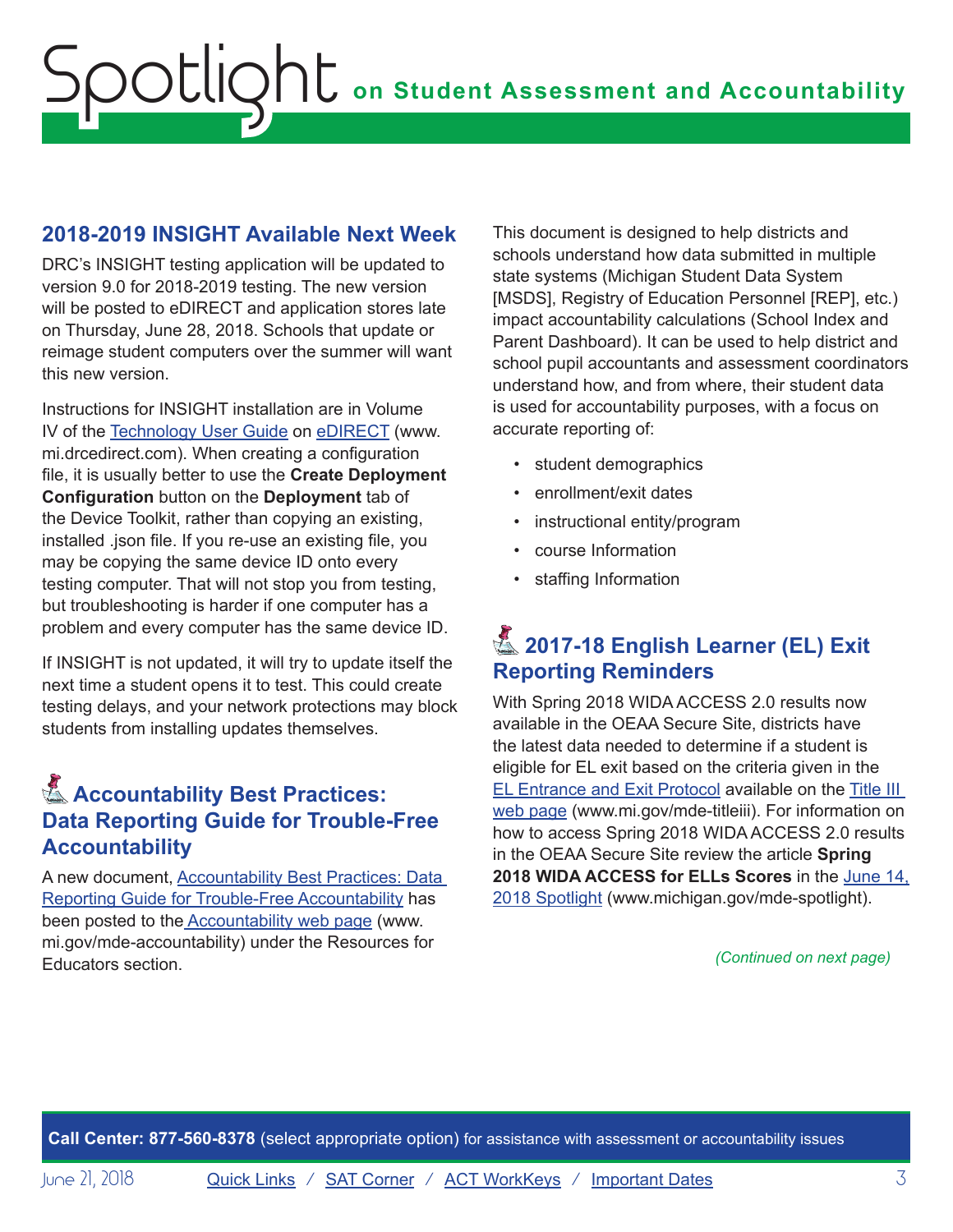# **on Student Assessment and Accountability** Spotlight

#### **NEW! English Learner (EL) Exit Reporting Guidelines Document**

To aid districts in better understanding the EL exit reporting process, a NEW document, [EL Exit](https://www.michigan.gov/documents/mde/English_Learner_EL_Exit_Reporting_Guidelines_624626_7.pdf)  [Reporting Guidelines,](https://www.michigan.gov/documents/mde/English_Learner_EL_Exit_Reporting_Guidelines_624626_7.pdf) has been developed by MDE and CEPI and posted on the [Title III web page](http://www.mi.gov/mde-titleiii) (www. mi.gov/mde-titleiii).

This document was developed to provide a clearer set of directions for staff around the process of reporting EL exits. If districts have additional feedback on ways to make this document clearer, please send it to [mde-oeaa@michigan.gov.](mailto:mde-oeaa%40michigan.gov?subject=)

For information on dates and EL Exit specifications, see the article in the [June 14, 2018 Spotlight](https://www.michigan.gov/documents/mde/Spotlight_6-14-18_625505_7.pdf) (www. michigan.gov/mde-spotlight)..

#### **Don't forget to respond to the following MDE surveys before they close:**

• The **Early Literacy and Mathematics** [Benchmark Assessments survey](https://www.surveymonkey.com/r/ZWLM8MW) 



**closes tomorrow – Friday, June 22, 2018** (https://www.surveymonkey.com/r/ZWLM8MW)

• The [MI-Access survey](https://www.surveymonkey.com/r/WH56PLB)

**closes Friday, June 29, 2018** (https://www.surveymonkey.com/r/WH56PLB)

**We appreciate your feedback. Thank you!**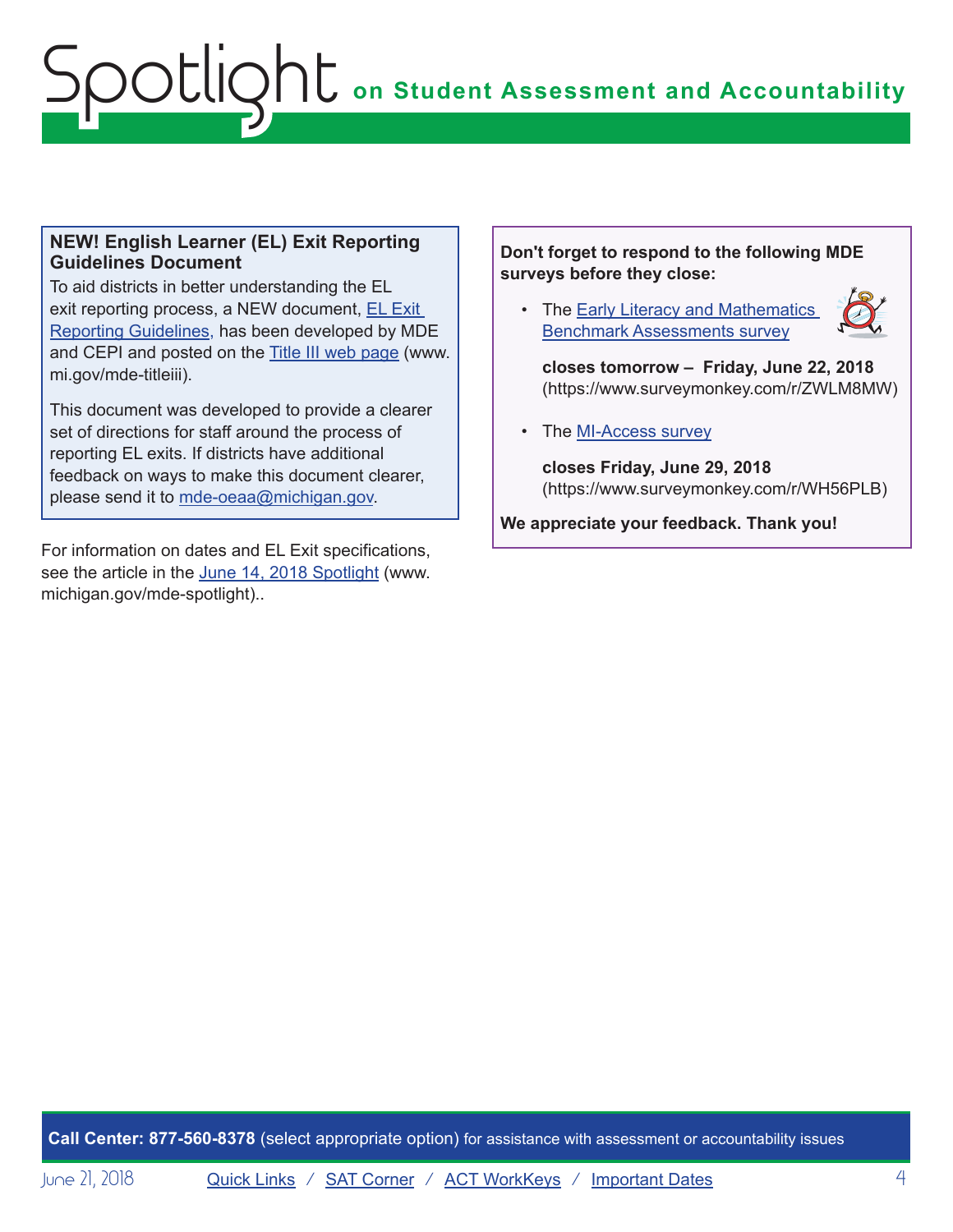# <span id="page-4-1"></span>SAT Corner

<span id="page-4-0"></span>Spotlight

 *Information on SAT*™*, PSAT 8/9*™*, and PSAT10*™ *provided by the College Board*

### **Questions about Spring PSAT 8/9, PSAT 10, or SAT?**

- call the Michigan Educator Hotline: 866-870-3127 (select Option 1)
- email [michiganadministratorsupport@](mailto:michiganadministratorsupport%40collegeboard.org?subject=) [collegeboard.org](mailto:michiganadministratorsupport%40collegeboard.org?subject=)

#### **Educator Score Release**

Scores for the Michigan-provided 2018 administration of the SAT with Essay, PSAT 10 for 10th grade, and PSAT 8/9 for 9th grade will be available in the [College Board K-12 score portal](https://k12reports.collegeboard.org/login) as noted below. For information on obtaining access to the K-12 score portal, visit the [College](http://www.act.org/stateanddistrict/michigan)  [Board Michigan web page](http://www.act.org/stateanddistrict/michigan) (www.collegeboard.org/ michigan).

- **SAT with Essay** Week of June 25, 2018
- **PSAT 10 and PSAT 8/9 for 9th Grade** Week of July 9, 2018

Scores will be released based on school verification and appeals made during the Answer Document Verification window in the OEAA Secure Site. No changes can be made to the students who appear in the K-12 score portal once the Answer Document Verification window activities are complete.

### **Embargo Reminder**

Once test scores are available to educators starting the **week of June 25, 2018**, please remember that all test results are **EMBARGOED**

until notification from the Michigan Department of Education (MDE). The embargo will be lifted when school- and district-aggregated SAT results are made publicly available through the MISchoolData portal in late summer or early fall. Prior to public release, PSAT 8/9, PSAT 10, and SAT results may be shared with building and district staff to support their work with students, school improvement, and other internal efforts. However, it is NOT permissible to share any school-, district-, or statelevel results with parents, the community, or other external parties until the embargo is lifted by the MDE. School Board meetings are considered open meetings; therefore, the sharing of embargoed assessment results at these meetings is not permissible until the embargo is lifted.

The Question Analysis Report in the K-12 score portal has been temporarily turned off while we are making enhancements to the portal. This report will be available later this year.

### **Counselor Workshops**

Michigan counselors or other school personnel may have received an email about the College Board's Counselor Workshops, which traditionally take place in the fall. These workshops provide information about College Board assessments and programs from a national perspective. To register for the national workshops, go to the [College](http://www.collegeboard.org/cw)  [Board website](http://www.collegeboard.org/cw) (www.collegeboard.org/cw).

*(Continued on next page)*

**Call Center: 877-560-8378** (select appropriate option) for assistance with assessment or accountability issues

June 21, 2018 **[Quick Links](#page-0-0)** / **[SAT Corner](#page-4-1)** / **[ACT WorkKeys](#page-6-1)** / **[Important Dates](#page-8-1)** 5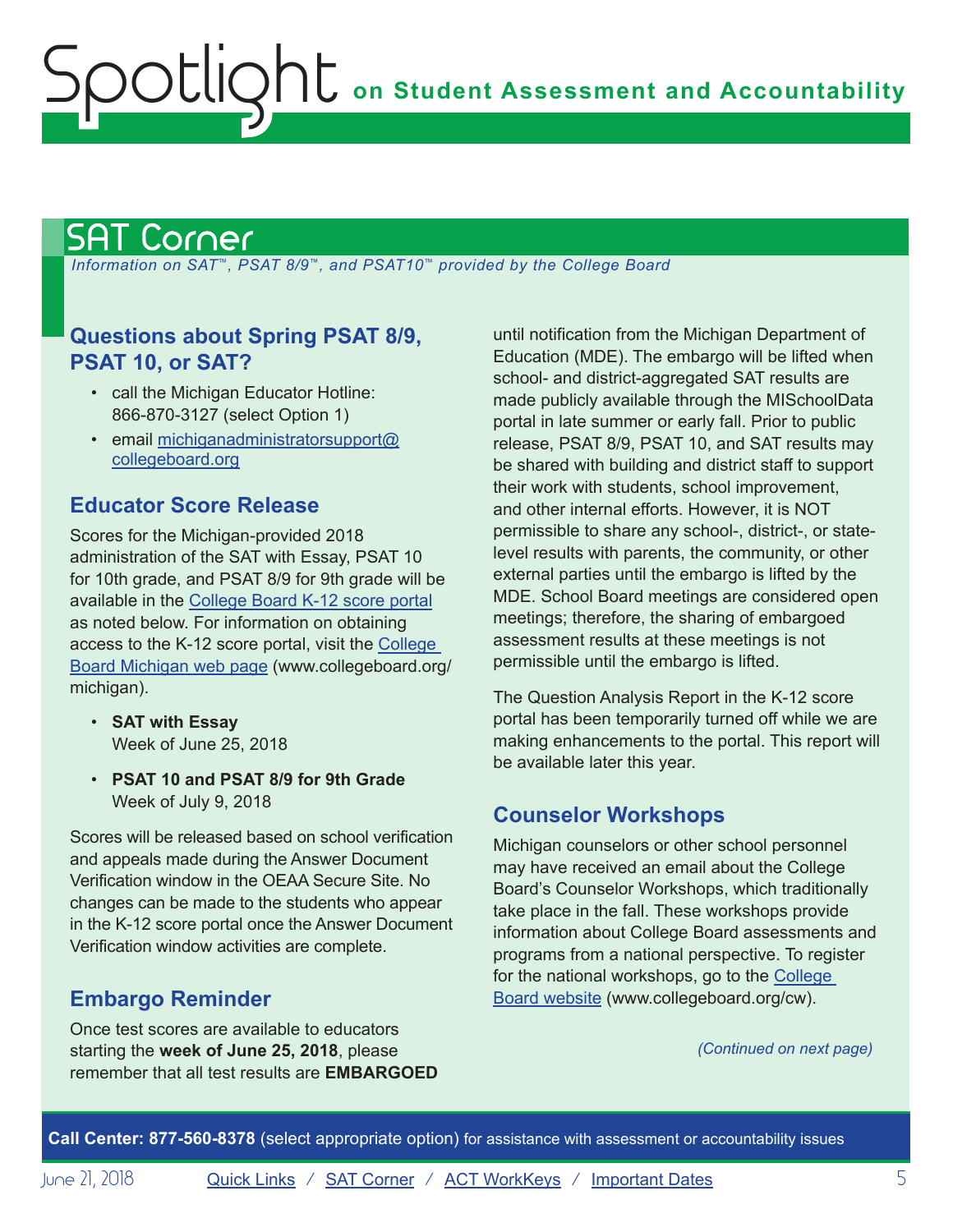# **on Student Assessment and Accountability** Spotlight

For the past three years, the College Board Michigan field team has also presented Implementation Workshops on the same days as the Counselor Workshops to provide information about the Michigan administration of the SAT Suite of Assessments as a part of MME. This year, the College Board Michigan field team will schedule the Implementation workshops later. This will allow us to provide the most up-to-date and comprehensive information on the Michigan administration, including the most accurate

information on the implementation of the PSAT 8/9 in 8th grade in the spring of 2019. Middle school educators should not sign up for the national Counselor Workshops – rather they should attend the Implementation Workshops that will be held later in the fall. High school staff should be represented at both kinds of workshops.

Registration links for the Implementation Workshops will be in Spotlight once the scheduling is completed.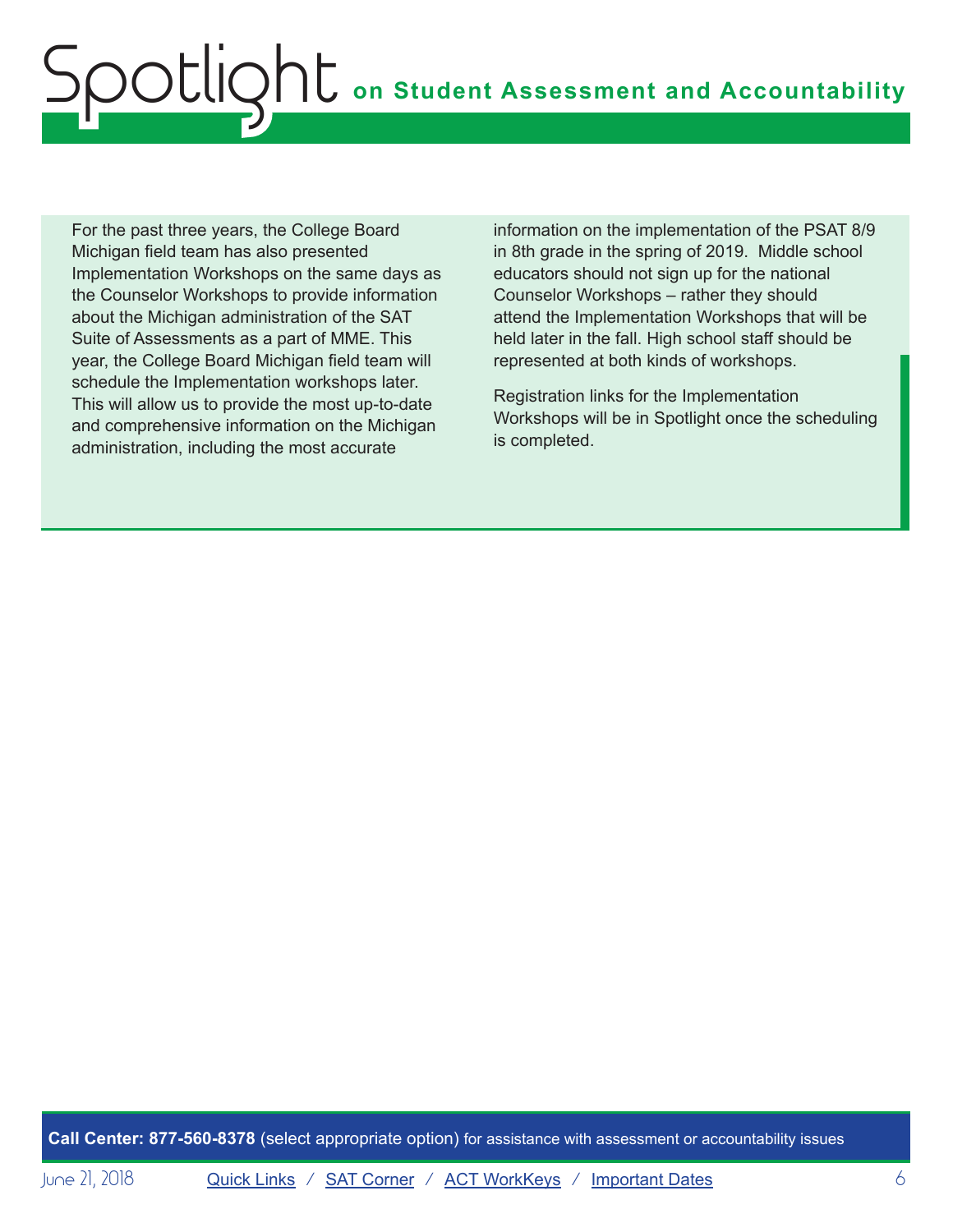**on Student Assessment and Accountability**

<span id="page-6-1"></span>

<span id="page-6-0"></span>ootlic

Information on ACT WorkKeys<sup>®</sup> provided by the ACT<sup>®</sup>.

#### **Score Reports – Important Updates**

Since many schools will be closed in July, the school-level and student-level paper reports are scheduled for delivery the **week of August 6–10, 2018**. The shipment will include the following:

- **Individual Summary Score Report** an examinee-level report containing the examinee's reportable scores (Level and Scale scores) and explanations of what the scores mean. The test coordinators will receive one paper report per examinee to be given to the examinee.
- **How to Use Your WorkKeys Results flyer** – shares with examinees how to access and use their results and their National Career Readiness Certificate (NCRC). Examinees will learn what benefits they gain from higher WorkKeys scores and what information they'll need to access their myworkkeys.com accounts. The test coordinators will receive one paper copy per examinee to be given to each examinee.
- **Summary Score Report** an examinee-level report containing the examinee's reportable scores (Level and Scale scores) but without the explanations of what the scores mean. The test coordinator will receive one paper report per examinee to be retained by the school.
- **Roster Score Report**  a roster of examinees showing their scores and when they took the test. The test coordinator will receive one paper report to be retained by the school.

Samples and full descriptions of the reports can be found on the [ACT-hosted website](http://www.act.org/stateanddistrict/michigan) (www.act.org/ stateanddistrict/michigan) under drop-down menu #7, **WorkKeys: Interpretation—Receive score reports and data** → **Score Reports and Impact of Test Data**.

**REMINDER** - The Spring 2018 ACT WorkKeys reports and data are **EMBARGOED** until the public release of the Spring 2018 assessment results in late summeror early fall. Districts and schools will be notified through the Spotlight on Student Assessment and Accountability Newsletter when the embargo has been lifted.

**IMPORTANT** – While individual student results may be shared with parents when they become available, it is NOT permissible to share any school-, district-, or state-level results with parents, the community, or other external parties until the embargo is lifted by the MDE. School board meetings are considered open meetings; therefore, the sharing of embargoed assessment results at these meetings is not permissible until the embargo is lifted.

#### **ACT WorkKeys National Career Readiness Certificates (NCRCs)**

Examinees who achieve a minimum score of three (3) or higher on each subject test will earn an ACT WorkKeys NCRC (or an ACT WorkKeys NCRC en Espanol if they took the tests in Spanish). The scores on these assessments determine the certification level:

*(Continued on next page)*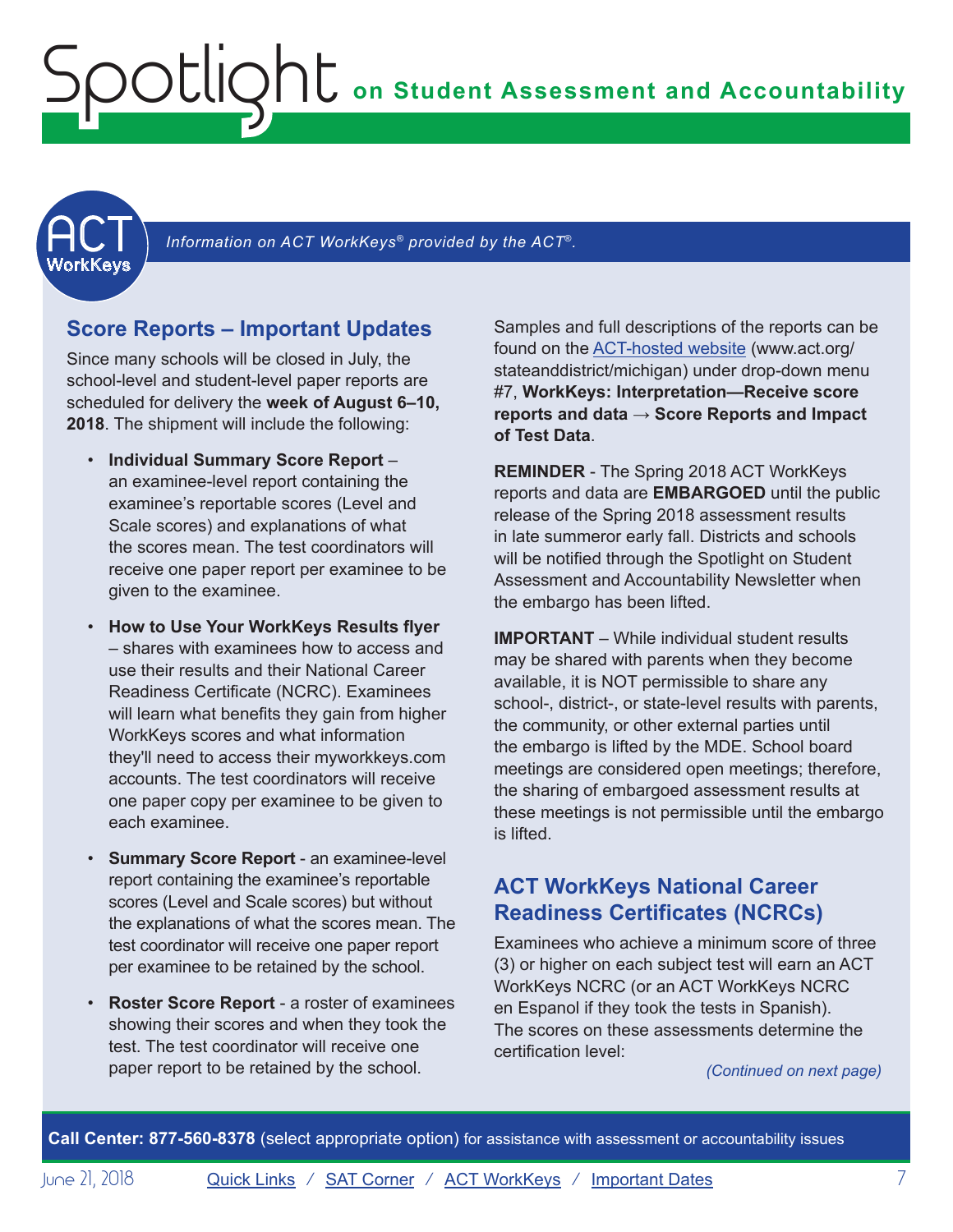# **ONE** on Student Assessment and Accountability potlic

- Score a minimum of 3 out of 7 on all 3 assessments - **Bronze**
- Score a minimum of 4 out of 7 on all 3 assessments - **Silver**
- Score a minimum of 5 out of 7 on all 3 assessments - **Gold**
- Score a minimum of 6 out of 7 on all 3 assessments - **Platinum**

National Career Readiness Certificates will not be printed and mailed to the test coordinators this year. Instead, examinees can create an account on myworkkeys.com and print their own certificate for **FREE**. A Quick Start Guide is available on the login page, which contains instructions on creating an account, sharing NCRC information with prospective employers, and other available features.

For more information about NCRCs, go to [ACT](http://www.act.org/content/act/en/products-and-services/workkeys-for-job-seekers/ncrc.html)  [WorkKeys National Career Readiness Certificate](http://www.act.org/content/act/en/products-and-services/workkeys-for-job-seekers/ncrc.html) (http://www.act.org/content/act/en/products-andservices/workkeys-for-job-seekers/ncrc.html).

#### **Examinee Access to MyWorkKeys.com**

Examinees can view their scores online after **August 8, 2018** and print their own NCRC by creating an account at [myworkkeys.com](https://myworkkeys.act.org/mwk/login.do?event=go&realm#_ga=2.149242358.1968983958.1529585230-1490974572.1524164297) (www. myworkkeys.com). **Please note**: An account will not automatically be created for them this year.

Examinees will need to provide the following five matching criteria when creating an account:

- First name
- Last name
- Month of birth
- Day of birth
- State Assigned Student ID Number (SASID). **Please note:** This is the same number as the Unique Identification Code (UIC) that is assigned through the Michigan Student Data System (MSDS) for each student.

Scores from the prior WorkKeys assessments and the current WorkKeys 2.0 assessments cannot be combined to earn the new ACT WorkKeys NCRC. Scores and certificates from the prior WorkKeys assessments and the current WorkKeys 2.0 assessments will be available online indefinitely.

### **Contacting ACT**

If you have questions, you may:

- 1. contact ACT via the [Contact Us web page](http://www.act.org/aap/state/contact.html) (<www.act.org/aap/state/contact.html>)
- 2. call ACT at 800-553-6244 9:30 AM – 6:00 PM ET
	- standard time: ext. 2800
	- accommodations: ext. 1788
- 3. email accommodations questions to [ACTStateAccoms@act.org](mailto:ACTStateAccoms%40act.org?subject=)